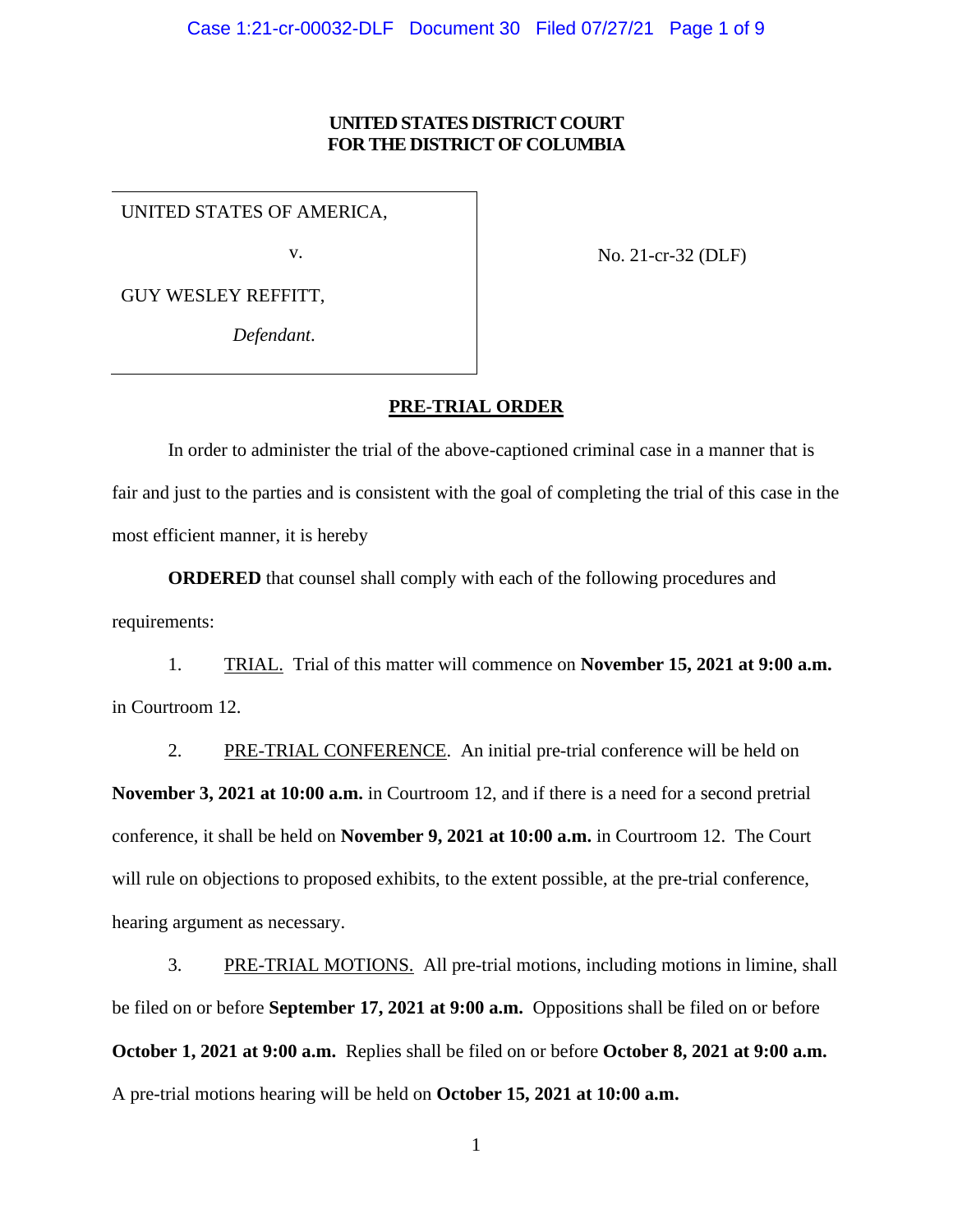# Case 1:21-cr-00032-DLF Document 30 Filed 07/27/21 Page 2 of 9

4. VOIR DIRE. Proposed voir dire questions and a short narrative description of the case shall be jointly submitted on or before **November 3, 2021**.

5. PROPOSED JURY INSTRUCTIONS. The parties shall jointly propose on or before **November 3, 2021** jury instructions and a verdict form. To the extent that they are pattern jury instructions from the current version of the Redbook, it is sufficient simply to list the numbers of those instructions. Special instructions shall be submitted verbatim with citations to cases and other authorities to support each instruction. Proposed instructions shall be filed on ECF. In addition, a set of the instructions shall be emailed to Chambers (c/o Jonathan\_Hopkins@dcd.uscourts.gov) in MS Word form.

6. BRADY AND GIGLIO. The Government is under a continuing and ongoing obligation to provide defense counsel any favorable or exculpatory information (Brady), whether or not admissible in evidence. Brady information must be disclosed on a rolling basis—"the duty to disclose is ongoing." Pennsylvania v. Ritchie, 480 U.S. 39, 60 (1987). To the extent it has not already done so, the Government must disclose information that may be useful for impeachment or may otherwise affect the credibility of any Government witness (Giglio) including Lewis material—on or before **November 8, 2021**. See United States v. Celis, 608 F.3d 818, 835–36 (D.C. Cir. 2010). Giglio obligations are also ongoing. Should the Government request it, the Court will enter a protective order precluding counsel from sharing Giglio information with their clients.

7. EXHIBIT LISTS. The parties shall exchange lists of exhibits they intend to use in their cases-in-chief on or before **November 8, 2021**. The parties shall file objections to the admissibility of exhibits to the extent practicable on or before **November 9, 2021**. All exhibits are to be marked in advance of trial and listed in order on the exhibit form obtained from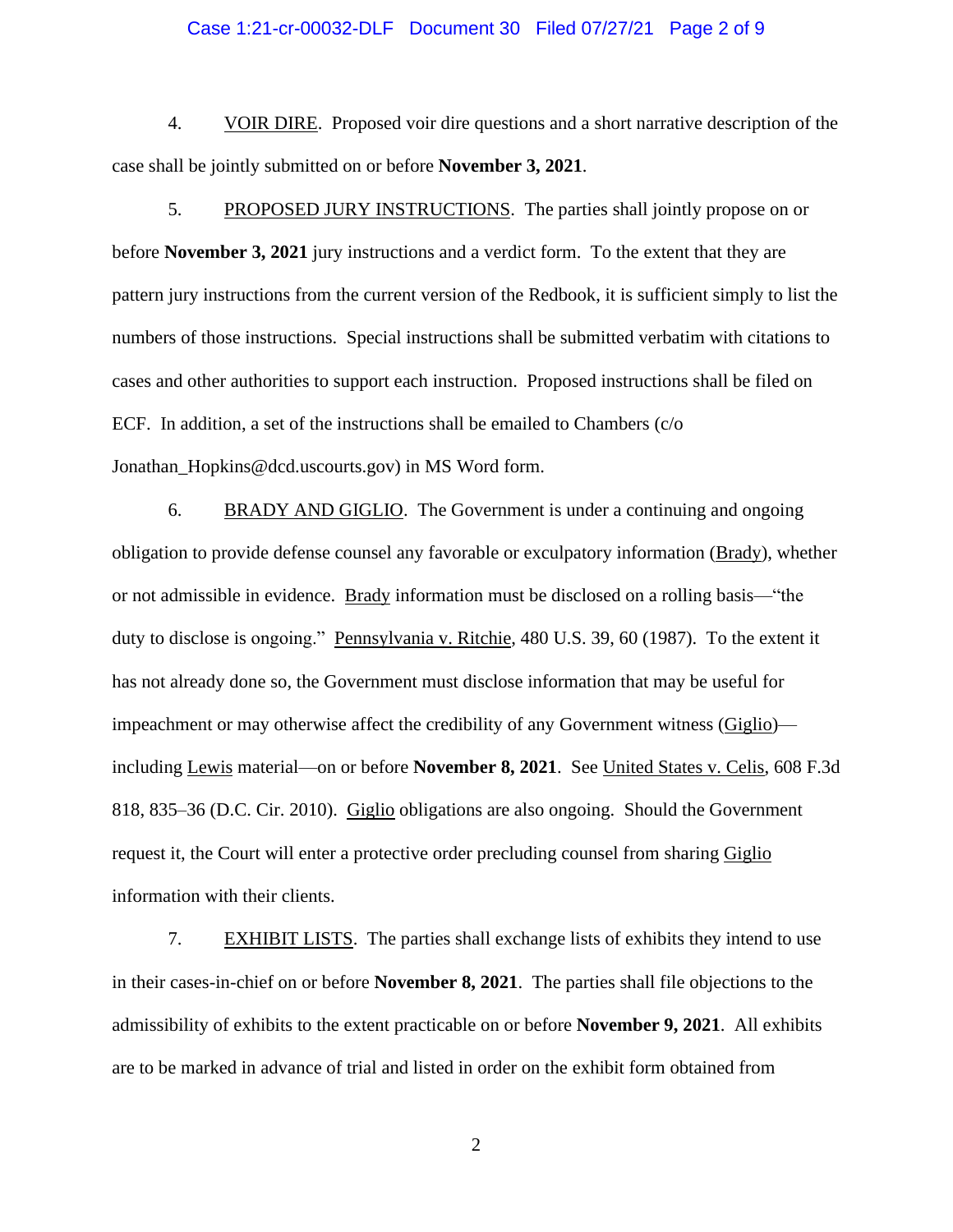#### Case 1:21-cr-00032-DLF Document 30 Filed 07/27/21 Page 3 of 9

Courtroom Deputy Clerk Jonathan Hopkins. The written list of exhibits must contain a brief description of each exhibit. At the commencement of trial, counsel shall furnish the Court with two sets of binders containing their exhibit lists and copies of their pre-marked exhibits.

8. WITNESS LISTS. The Government shall provide its list of witnesses to the defense (and to this Court) on or before **November 8, 2021**. On that same date, the Government shall also provide to the defense all Brady or Giglio material not previously provided pertaining to each witness on the list. In addition, **each Friday before and during trial**, the Government shall provide to the defense an "order of call" of witnesses for the following week and Jencks Act material for those witnesses. It must also provide a list of witnesses the Government anticipates calling on a particular trial day **no less than 36 hours in advance (if not earlier)**. Defendants shall provide their witness lists to the Government (and this Court) no later than the close of the Government's case and the reverse Jencks material no later than the Friday before the witness is to testify. Counsel will not be absolutely bound by the witness lists or order of call in calling their witnesses because, on occasion, in good faith they must change an intended order of proof or find it necessary to call a witness out of turn. In some cases, security concerns may justify non-identification of witnesses by the Government until shortly before they are actually called. These situations, if any, shall be brought to the Court's attention *in camera* when the witness list excluding those names is provided to defense counsel.

9. JURY SELECTION. The Court will summarize its jury-selection procedures at the pre-trial conference.

11. TRIAL AND PUNCTUALITY. Unless counsel are notified otherwise, the jury portion of the trial will be conducted each trial day from **9:30 a.m. to 12:30 p.m. and from 1:45 p.m. to 5:00 p.m. on Mondays through Fridays in Courtroom 12.** Unless otherwise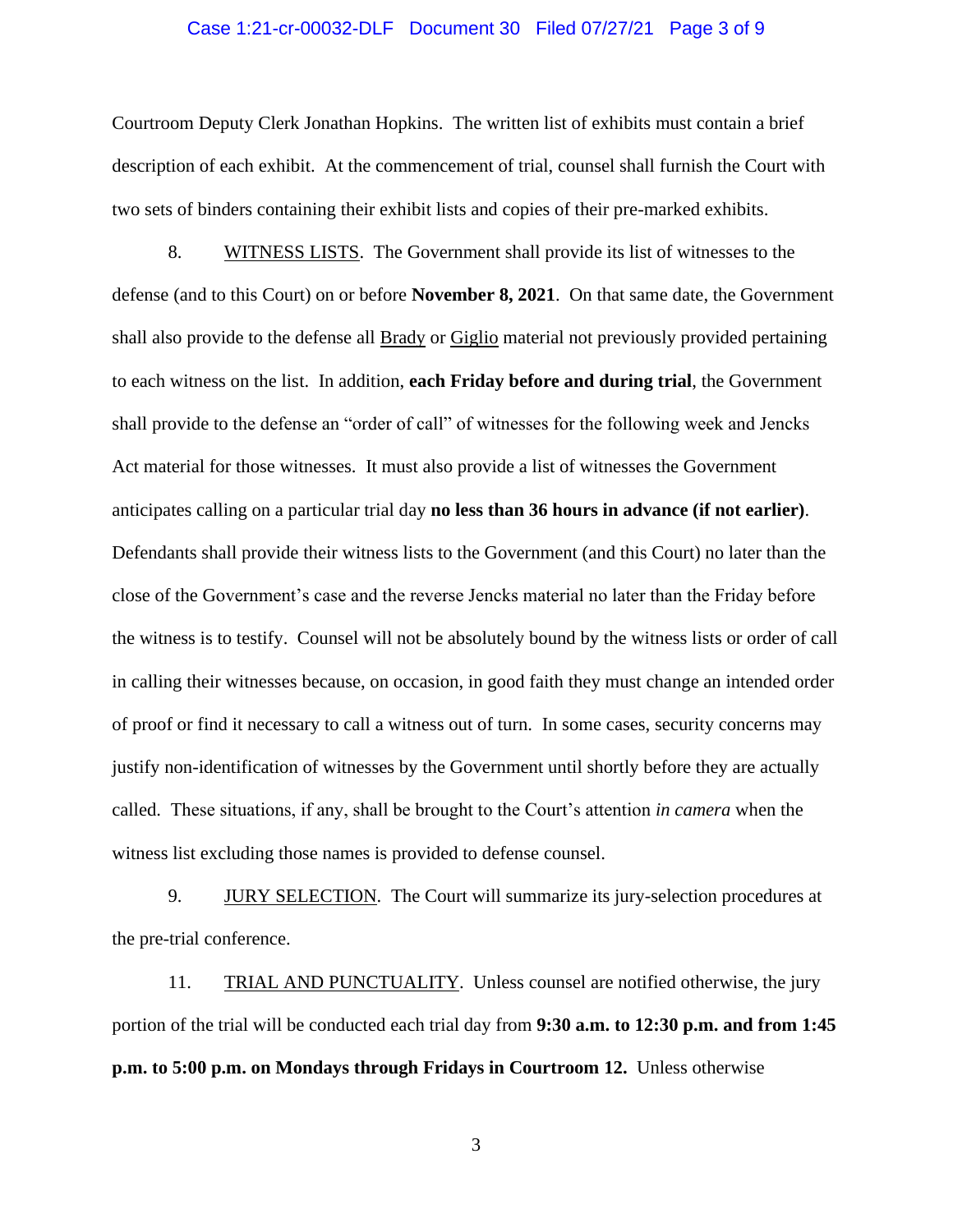## Case 1:21-cr-00032-DLF Document 30 Filed 07/27/21 Page 4 of 9

instructed by the Court, counsel shall be present in the courtroom each morning **promptly at 9:00 a.m.** to address preliminary matters. Trial will convene promptly at the designated time on each trial day and the jury will not be kept waiting. Counsel shall be available in the courtroom at least five minutes before Court is scheduled to begin or resume after a recess.

10. ELECTRONIC EQUIPMENT. Representatives of either side who intend to use electronic equipment during the course of this trial shall promptly meet with John Cramer, Courtroom Technology Administrator, of the Clerk's Office (202-354-3019), to arrange for the necessary equipment. Representatives of both sides shall meet with Mr. Cramer to become fully conversant with the procedures for use of the equipment in the courtroom.

11. TAPES. For all video or audio tapes to be used in this case, counsel for both sides shall resolve any dispute between any alleged inaccuracy in the transcripts and/or discrepancies between the transcripts and the tapes. If it proves impossible for counsel to resolve the dispute, they shall so advise the Court **at least three days before the tape is to be offered** so that the Court may resolve the dispute efficiently and avoid any delay to the parties, the jury, and the Court.

12. GENERAL COURTROOM RULES. The Court expects counsel to exercise civility at all times toward each other and toward everyone involved in the case or working with the Court.

- a. Unless leave is otherwise given, counsel shall interrogate witnesses and make opening statements and closing arguments from the lectern and shall speak into the microphone.
- b. Counsel shall obtain permission from the Court before approaching a witness.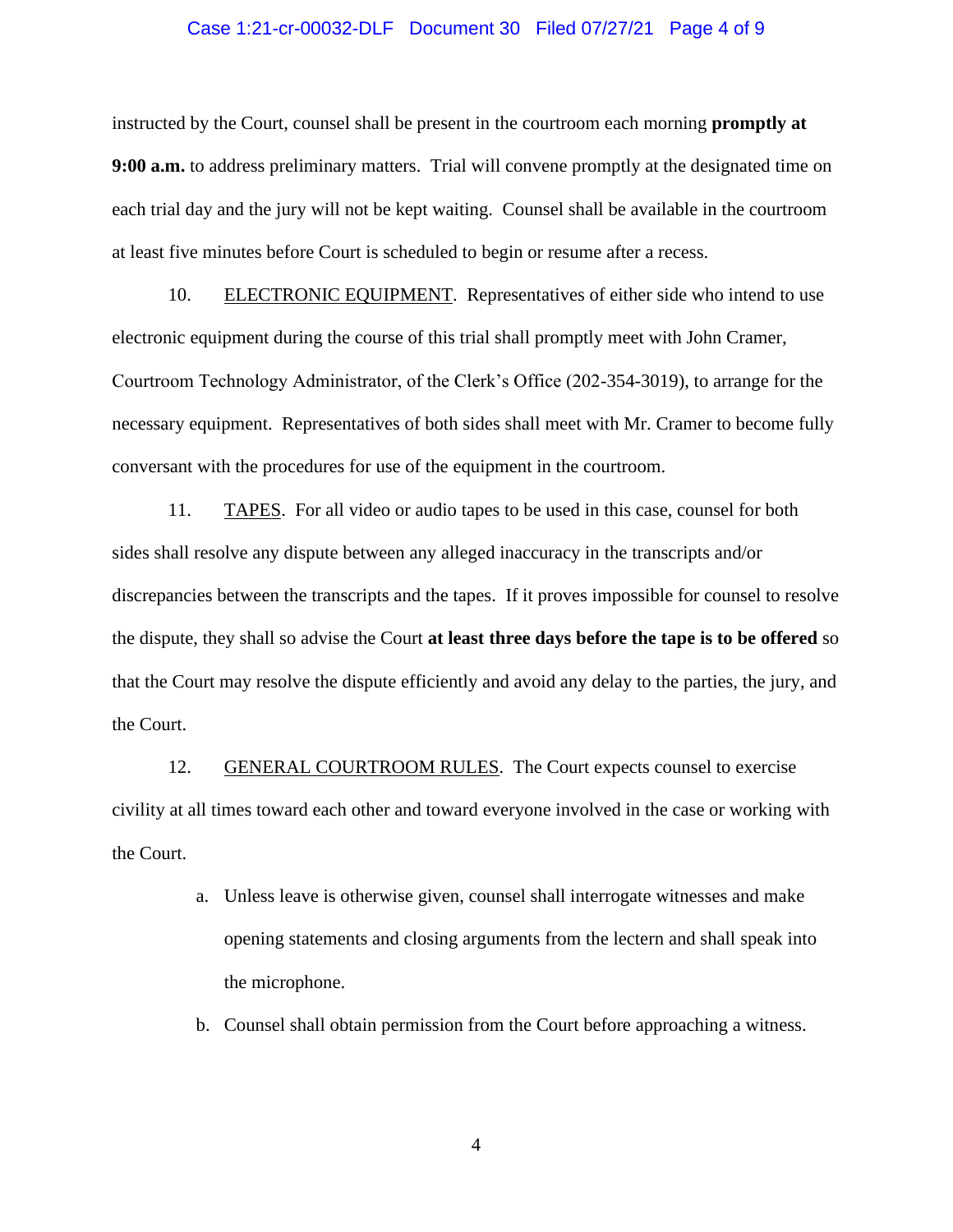- c. One counsel for the Government and one counsel for each Defendant shall be designated as lead counsel for each and every witness, for purposes of direct examination, cross-examination, redirect examination, and raising objections.
- d. The Court will strictly apply the rules on rebuttal evidence. See Black's Law Dictionary (9th ed. 2009) (defining "rebuttal evidence" as "[e]vidence offered to disprove or contradict the evidence presented by an opposing party").
- e. Counsel are reminded that the traditional rules regarding opening statements and closing arguments will be enforced by the Court.
- f. All statements by counsel should be directed to the Court and not to opposing counsel.
- g. Counsel are reminded that their own opinions regarding facts or issues in a case are irrelevant and should not be communicated to the jury (*e.g.*, "I think . . . , we  $believe \ldots$ ").
- h. Counsel are reminded to secure clearance from the Court before posing questions or engaging in procedures in the presence of the jury that carry a risk of undue prejudice, or that by law or customary procedures require judicial pre-approval.
- i. Unless otherwise permitted by the Court, counsel shall refer to all witnesses over the age of 18, including their clients, as "Mr." or "Ms." or by their official title (*e.g.*, "Captain" or "Dr."). The use of first names or nicknames is prohibited. All witnesses are to be addressed in a respectful and polite manner.

13. DIRECT AND CROSS-EXAMINATION. On direct and cross-examination of a witness, counsel shall not: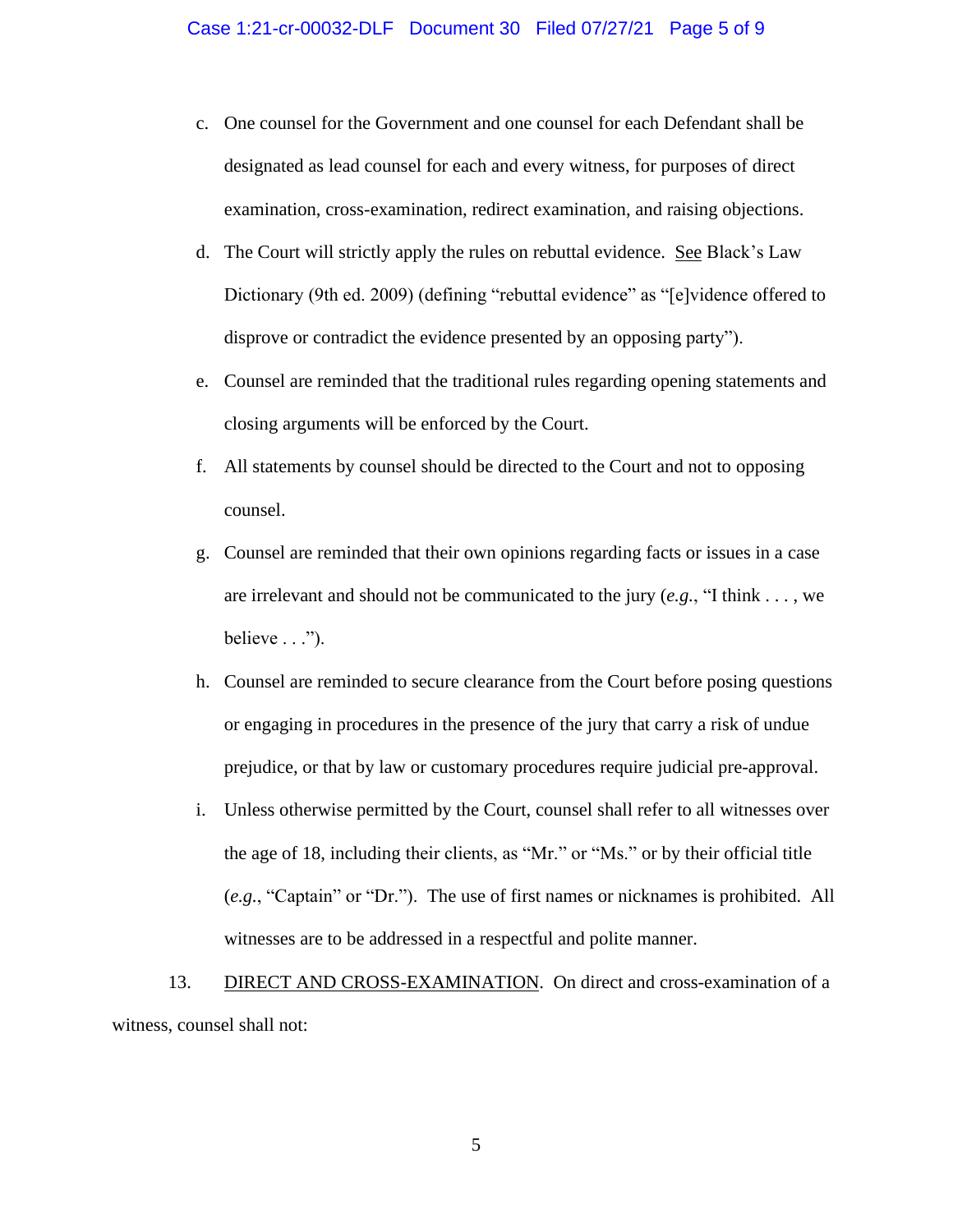- a. Testify by improperly incorporating facts into their questions so as to put before the jury information that has not been received in evidence;
- b. Use an objection as an opportunity to argue or make a speech in the presence of the jury;
- c. Show the jury a document or anything else that has not yet been received in evidence without leave of the Court. If counsel is using electronic equipment to display documents to the jury and the Court, counsel shall make sure that the document has been admitted in evidence before it is shown to the jury; or
- d. Except in extraordinary circumstances, be permitted to recross-examine any witness.

14. OBJECTIONS AND EVIDENTIARY MATTERS. Any legal matters or evidentiary issues that arise during the course of the trial and have not been the subject of a motion in limine or pre-trial motion should be discussed between counsel no later than the night before the witness or exhibit is to be offered. If there is no resolution, the proponent of the objection or evidence shall email to Chambers and to opposing counsel that evening or, in any case, **no later than 7:00 a.m. the next morning**, in succinct terms, a statement of the evidentiary issue or objection and their position, with legal authority. The opposing party shall email by **no later than 8:00 a.m.** the contrary position with legal authority. The Court will discuss and rule during the time for preliminary matters each morning. In this way the jury will not be kept waiting while legal issues are discussed and resolved.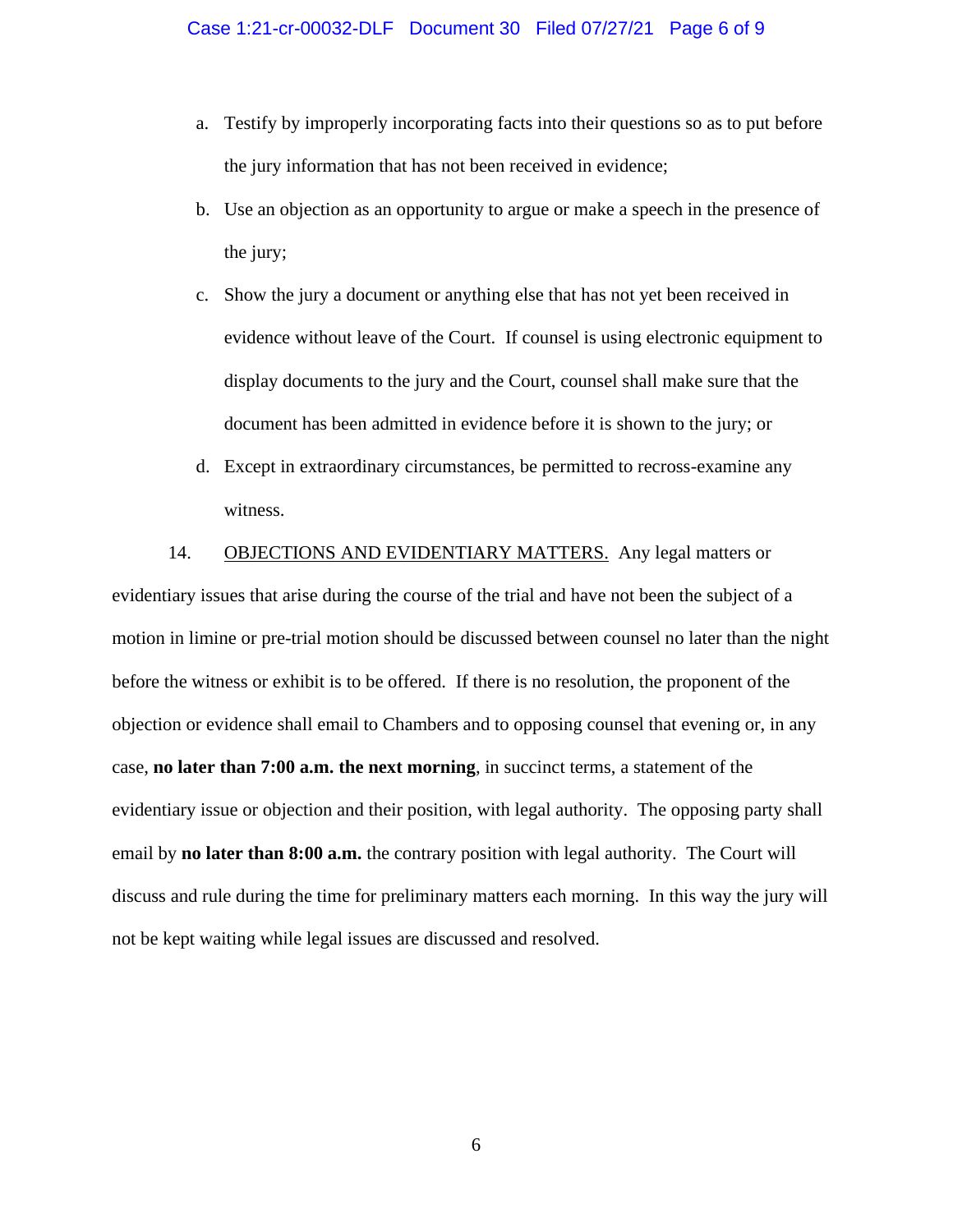# Case 1:21-cr-00032-DLF Document 30 Filed 07/27/21 Page 7 of 9

15. OBJECTIONS AT TRIAL. Bench conferences are discouraged.<sup>1</sup> Counsel who make objections during trial must state the legal basis for their objections without elaboration or argument (unless invited)—*e.g.*, "objection, hearsay," "objection, lack of foundation." The Court will generally rule on the objection without additional discussion except in the most critical areas. For purposes of "protecting the record" and assisting appellate review, counsel may explain or amplify their objections on the record after the jury has been excused for a break, for lunch, or for the day.

16. WAIVER OF BENCH CONFERENCES. Counsel may arrange with the Courtroom Deputy Clerk, Jonathan Hopkins, to permit Defendants to listen to bench conferences through a headset. They will not be permitted at the bench.

17. RULE ON WITNESSES. Except for the parties or their authorized representatives permitted under Rule 615 of the Federal Rules of Evidence and any expert witnesses, all witnesses shall remain outside the courtroom except while testifying. Unless permission for a witness to remain in the courtroom is expressly sought and granted, the rule on witnesses is always in effect, even during voir dire and opening statements. Counsel shall instruct witnesses not to discuss their testimony with others after they leave the stand. Except for a Defendant-witness (because of Sixth Amendment implications), counsel calling a witness to testify, and counsel's agents, should have no further discussions with that witness concerning any aspect of the testimony already given or anticipated until such time as the witness has completed his or her testimony. As to a Defendant-witness, counsel and their agents are directed to the D.C. Circuit's opinion in United States v. McLaughlin, 164 F.3d 1, 4–7 (D.C. Cir. 1998).

<sup>&</sup>lt;sup>1</sup> Counsel may seek to convene a bench conference if counsel is about to engage in a line of inquiry on direct or cross-examination that reasonably necessitates preclearance, *e.g.*, potentially inflammatory areas of interrogation.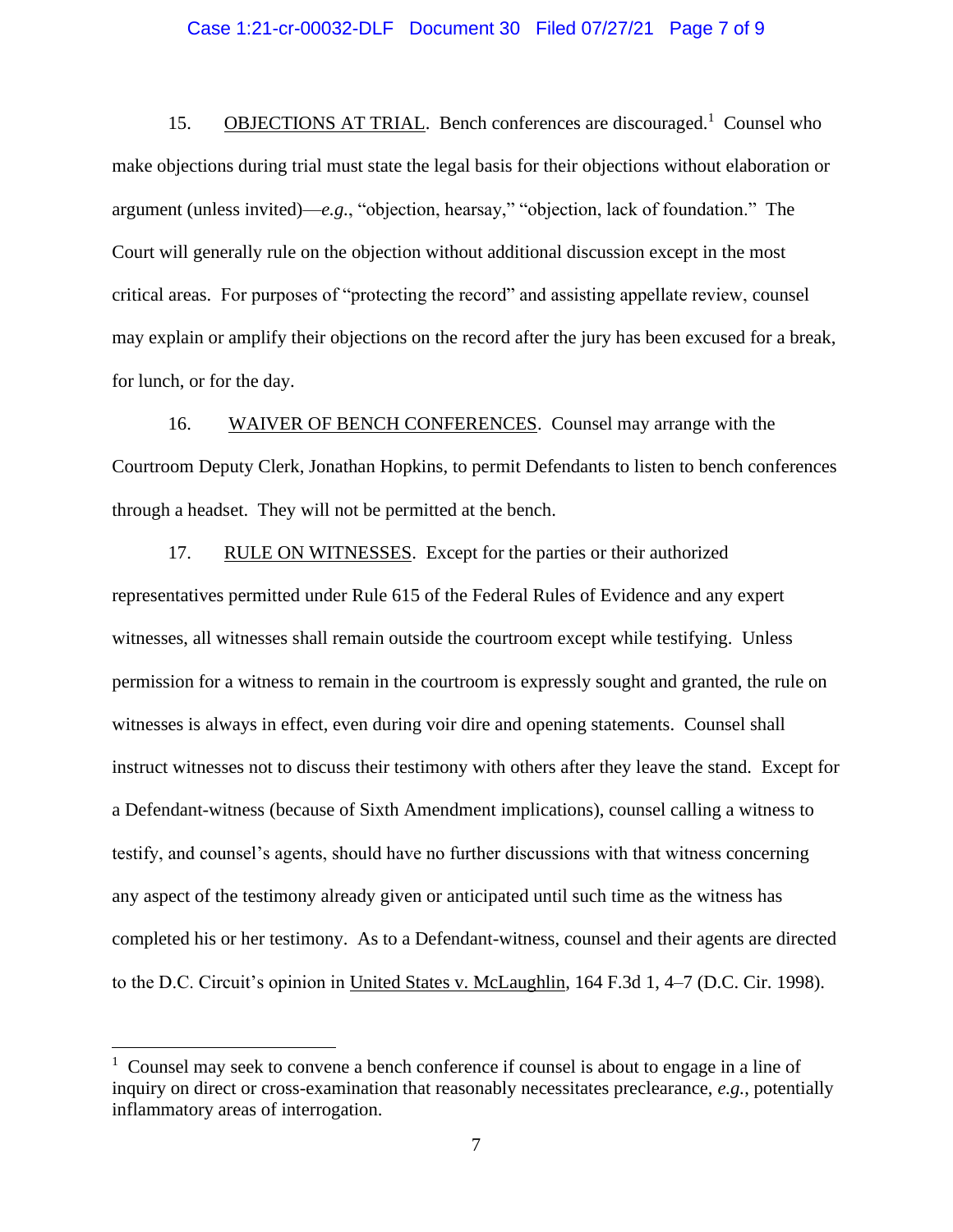## Case 1:21-cr-00032-DLF Document 30 Filed 07/27/21 Page 8 of 9

At all other times, within the bounds of governing ethics rules and the law, counsel may pursue their discussions with witnesses during the trial.

18. WITNESSES ON CALL. Once the trial begins, witnesses shall be put on call at the peril of the calling party. The trial will not be recessed because a witness on call is unavailable, except in extraordinary circumstances. The Court will endeavor to accommodate out-of-town and expert witnesses if counsel alerts the Court. The party calling a witness shall arrange for that witness's presence until cross-examination is completed, including the following trial day if need be. The failure to have a witness present for cross-examination following direct examination is grounds to strike the witness's testimony.

19. PRESENCE OF COUNSEL. Once court is in session, lead counsel shall not leave the courtroom without the Court's express permission. Failure of counsel to be present and on time may result in sanctions.

20. SUA SPONTE JURY INSTRUCTIONS. Any necessary *sua sponte* jury instructions shall be written out by counsel requesting them and shall be given to the Court in a form in which the Court might read the instructions to the jury. Failure to do so shall be deemed a waiver of any such request. In the event that the instructions are given, it shall be counsel's responsibility to remind the Court of the necessity for inclusion of any *sua sponte* instructions in its final charge by **4:00 p.m. on the day** *before* **the date on which** the final charge is to be given by the Court to the jury.

21. VERBAL OR FACIAL CONTACT WITH THE JURY. Counsel, Defendants, and law-enforcement personnel shall not make any verbal comments, facial expression, laughter or other contact with the jury that could be interpreted as conveying a comment one way or the other with respect to any testimony, argument, or event that may occur during trial. Nor shall